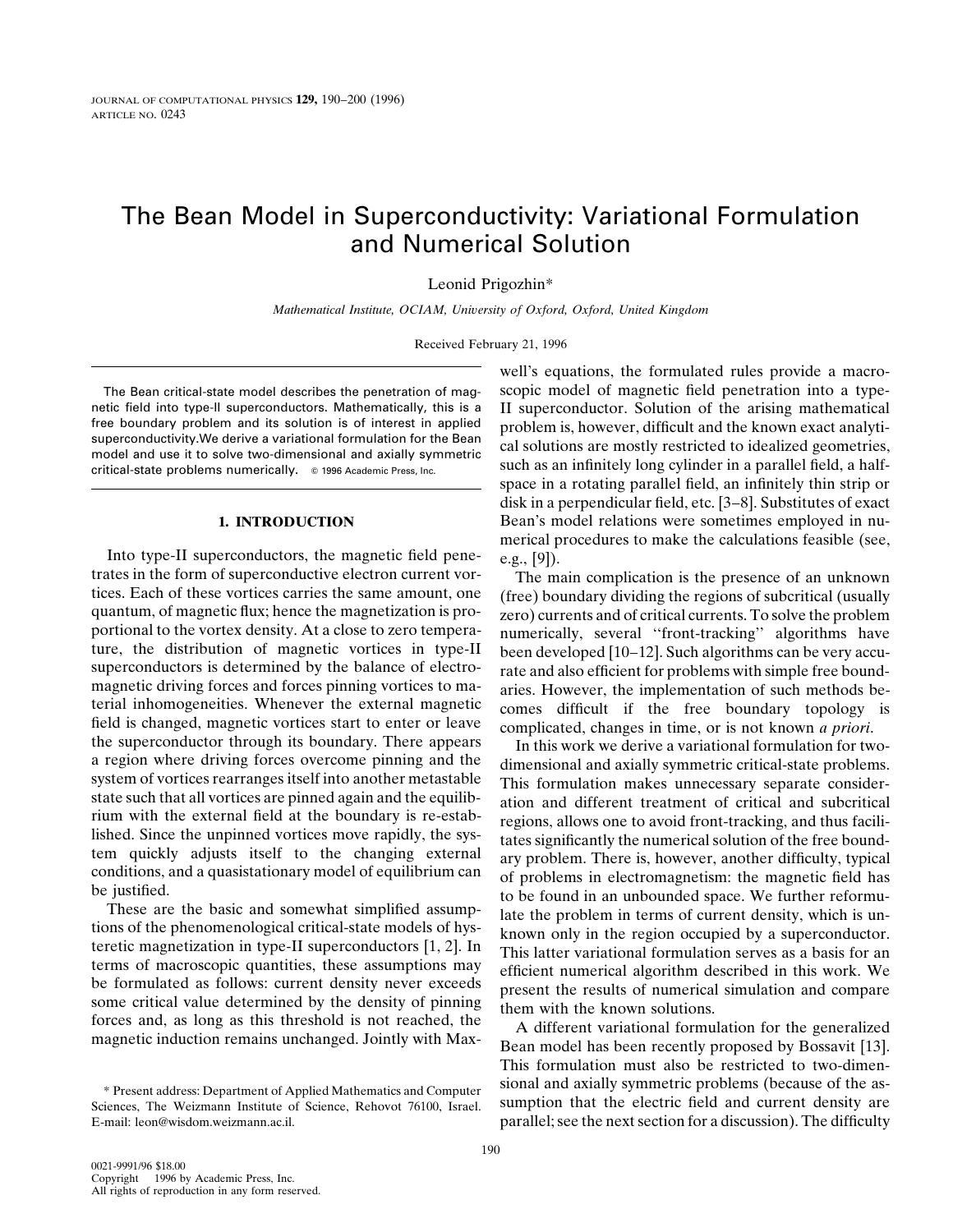

**FIGURE 1**

domain  $\Omega$  with the boundary  $\Gamma$ , and let  $\omega$  be the exterior

Maxwell equations with the displacement current omit-

$$
\frac{\partial \mathbf{B}}{\partial t} + \text{curl } \mathbf{E} = \mathbf{0},\tag{1}
$$

$$
\mathbf{J} = \text{curl } \mathbf{H},\tag{2}
$$

the vacuum. The current density in the exterior space is energy and the current is purely superconductive: assumed to be known:

$$
\operatorname{curl} \mathbf{H} = \mathbf{J}_{\mathrm{e}} \quad \text{in } \omega. \tag{3}
$$

Here  $J_e(x, t)$  is the density of external current, which should must be specified. Let satisfy the condition div  $J_e = 0$ .

In the presence of electrical current flowing through the superconductor, the magnetic vortices respond to the action of the Lorentz force which we average into a body with div  $\mathbf{B}_0 = 0$  (together with (1), the last condition en-<br>force with density  $\mathbf{B} = 0$ ). On the boundary dividing the two media.

$$
\mathbf{F}_L = \mathbf{J} \wedge \mathbf{B}.
$$

If the vortices become unpinned, they move in the direction of this force, and so their velocity **v** is parallel to  $\mathbf{F}_L$ . The where  $[\cdot]$  denotes the jump across the boundary. We ne-<br>movement of vortices induces the electric field glect the surface current, which is much less

$$
\mathbf{E} = \mathbf{B} \wedge \mathbf{v},
$$

which is thus parallel to  $\mathbf{B} \wedge (\mathbf{J} \wedge \mathbf{B})$ . If **B** is perpendicular to **J**, as is always the case for two-dimensional problems and also for some three-dimensional problems, e.g., those with axial symmetry, the vectors of current density and We also suppose that  $|\mathbf{H}| \to 0$  as  $|x| \to \infty$ .

electric field are collinear. Only this case will be considered in our work. Hence

$$
\mathbf{E} = \rho \mathbf{J} \quad \text{in } \Omega,\tag{4}
$$

where

$$
\rho(x,t) \ge 0 \tag{5}
$$

is an unknown nonnegative function.

Equation (4) may be regarded as Ohm's law with an of determining the magnetic field in an infinite space has effective resistivity  $\rho$ . However, since the resistivity is an not been resolved in [13], and no numerical results have auxiliary unknown, this relation, for a

According to the critical state model, the current density **2. MODEL OF THE CRITICAL STATE** in superconductor cannot exceed some critical value,  $J_c$ . Let a superconductor occupy a three-dimensional spatial In the Bean model of the critical state,  $J_c$  is a constant main  $\Omega$  with the boundary  $\Gamma$  and let  $\omega$  be the exterior determined by the properties of superconduc space (Fig. 1).<br>Maxwell equations with the displacement current omit-<br>Maxwell equations with the displacement current omit-<br>current density depends on the magnetic field and various relations of the type  $J_c = J_c(|\mathbf{H}|)$  have been proposed (see, e.g., [14, 15]). The constraint on the current density may be written as

$$
|\text{curl } \mathbf{H}| \le J_c(|\mathbf{H}|) \quad \text{in } \Omega. \tag{6}
$$

In the regions, where the current density is less than critical, and we assume  $\mathbf{B} = \mu_0 \mathbf{H}$ , where  $\mu_0$  is the permeability of the vortices are pinned. Hence, there is no dissipation of

$$
|\text{curl } \mathbf{H}| < J_c(|\mathbf{H}|) \Rightarrow \rho = 0. \tag{7}
$$

To complete the model, the initial and boundary conditions

$$
\mathbf{B}|_{t=0} = \mathbf{B}_0(x) \tag{8}
$$

sures div  $\mathbf{B} = 0$ ). On the boundary dividing the two media, the tangential component of electric field **E** is continuous,

$$
[\mathbf{E}_{\tau}]=\mathbf{0} \quad \text{on } \Gamma,
$$

glect the surface current, which is much less than the total current in most applications of type-II superconductors  $[16]$ . The tangential component of magnetic field **H** on this boundary is thus assumed to be continuous too:

$$
[\mathbf{H}_{\tau}] = \mathbf{0} \quad \text{on } \Gamma. \tag{9}
$$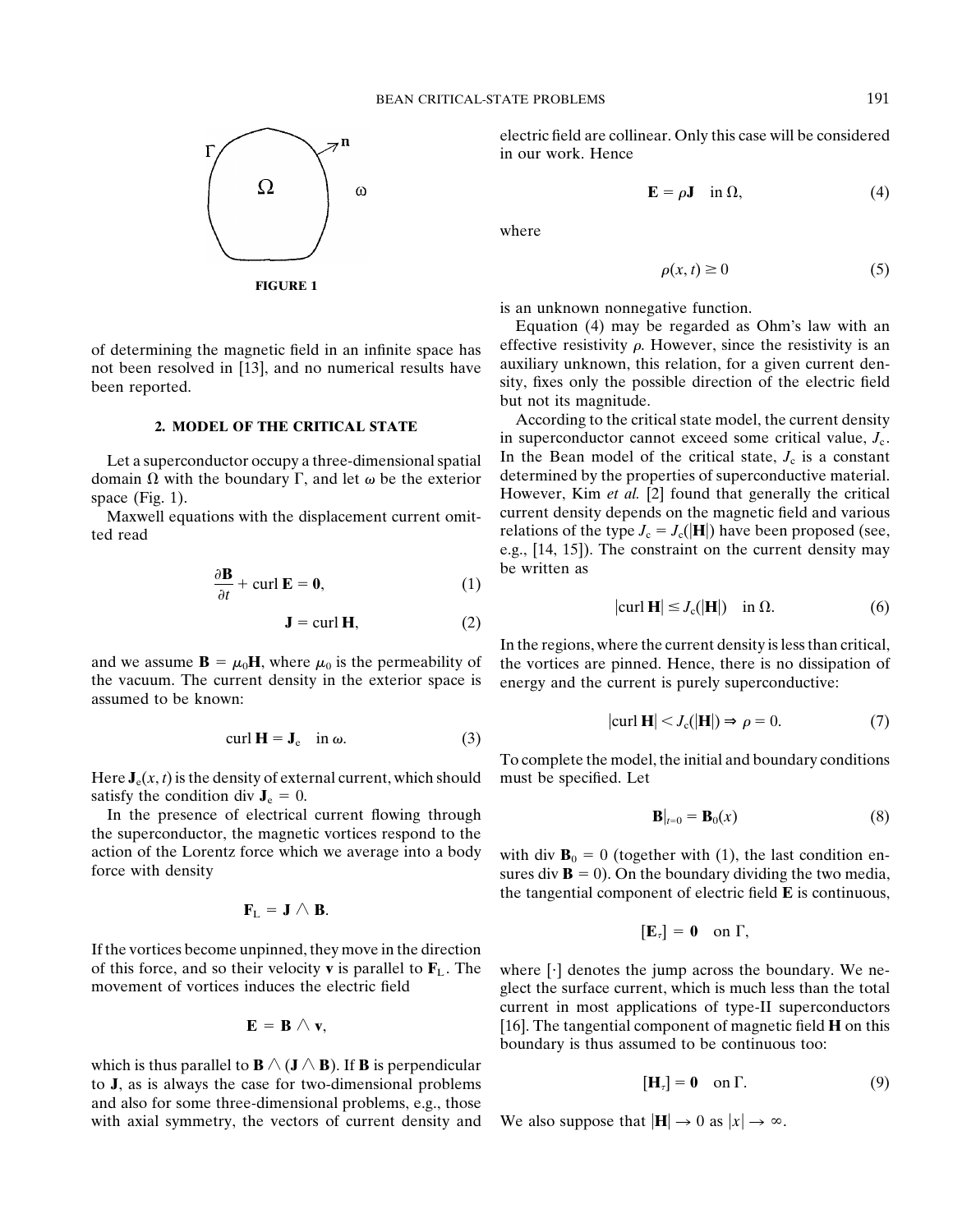of equations and inequalities which is difficult to attack boundary condition at infinity. The electric field has been directly. Furthermore, in accordance with the postulates excluded and there remain only two unknowns: the of the Bean model, the effective resistivity is not defined magnetic field and the effective resistivity. We will now explicitly but only implicitly determined by  $(5)-(7)$ . How- also exclude from the model the resistivity, an auxiliary ever, it can be shown that this model is well posed mathe- variable introduced to specify the possible direction of matically and a much more convenient variational formula- electric field. tion of this model can be derived. Below we present an Let us define the external magnetic field  $H_e$  as a quasista-<br>outline of transition to such formulation; see [17] for the tionary magnetic field induced by the extern mathematical details. the absence of the superconductor, i.e., as a solution of

# **3. VARIATIONAL FORMULATIONS**

Let us define a space of "test" vector functions whose curl vanishes in the exterior  $\omega$  and whose tangential compo-<br>nents are continuous across the boundary  $\Gamma$ ,<br>it is the curl of convolution [18],

$$
V = \{ \boldsymbol{\varphi}(x, t) \mid \text{curl } \boldsymbol{\varphi} = \mathbf{0} \text{ in } \boldsymbol{\omega}, \, [\boldsymbol{\varphi}_\tau] = \mathbf{0} \text{ on } \Gamma \}
$$

(the functions and their curls are assumed to be square integrable). Multiplying (1) by an arbitrary function  $\varphi$  from where  $\mathcal{G} = 1/4\pi |x|$  is the Green function of Laplace equa-*V* and integrating in time and over  $\omega$ , we obtain tion ( $\theta = (1/2\pi) \ln (1/|x|)$  for two-dimensional problems).

$$
0 = \int_0^T \int_{\omega} \left( \frac{\partial \mathbf{B}}{\partial t} + \text{curl } \mathbf{E} \right) \cdot \boldsymbol{\varphi}
$$
\n
$$
= \mu_0 \int_0^T \int_{\omega} \frac{\partial \mathbf{H}}{\partial t} \cdot \boldsymbol{\varphi} + \int_0^T \int_{\omega} \left[ \mathbf{E} \cdot \text{curl } \boldsymbol{\varphi} + \text{div}(\mathbf{E} \wedge \boldsymbol{\varphi}) \right]
$$
\n
$$
= \mu_0 \int_0^T \int_{\omega} \frac{\partial \mathbf{H}}{\partial t} \cdot \boldsymbol{\varphi} - \int_0^T \oint_{\Gamma_+} (\mathbf{E} \wedge \boldsymbol{\varphi}) \cdot \mathbf{n},
$$
\n
$$
(14)
$$
\n
$$
= \mu_0 \int_0^T \int_{\omega} \frac{\partial \mathbf{H}}{\partial t} \cdot \boldsymbol{\varphi} - \int_0^T \oint_{\Gamma_+} (\mathbf{E} \wedge \boldsymbol{\varphi}) \cdot \mathbf{n},
$$
\n
$$
(14)
$$

since curl  $\varphi = 0$  in  $\omega$ . (The normal **n** is directed towards the domain  $\omega$ .) Similarly, in  $\Omega$  (1), (2), and (4) yield  $\mathcal{K}$ 

$$
0 = \mu_0 \int_0^T \int_\Omega \frac{\partial \mathbf{H}}{\partial t} \cdot \boldsymbol{\varphi} + \int_0^T \int_\Omega \rho \operatorname{curl} \mathbf{H} \cdot \operatorname{curl} \boldsymbol{\varphi} + \int_0^T \oint_{\Gamma_-} (\mathbf{E} \wedge \boldsymbol{\varphi}) \cdot \mathbf{n}.
$$

Here  $\Gamma_+$  and  $\Gamma_-$  mean that the boundary values are taken

 $\Gamma$ , we obtain the variational relation

$$
\mu_0 \int_0^T \int_{R^3} \frac{\partial \mathbf{H}}{\partial t} \cdot \boldsymbol{\varphi} + \int_0^T \int_{\Omega} \rho \operatorname{curl} \mathbf{H} \cdot \operatorname{curl} \boldsymbol{\varphi} = 0 \quad (10)
$$

which is valid for all test functions  $\varphi$  from *V* ( $R^3$  denotes the entire space).<br>the entire space).<br> $\geq \int_0^1 \int_{\Omega} \rho (J_c^2(|\mathbf{h} + \mathbf{H}_c|) - |\text{curl } \varphi| |\text{curl } \mathbf{h}|) \geq 0.$ 

The mathematical model obtained contains a system The model now consists of Eqs.  $(3)$ ,  $(5)-(10)$  and the

tionary magnetic field induced by the external current in the problem

3.1. Magnetic Field Formulation 
$$
\text{curl } \mathbf{H}_e = \mathbf{J}_e, \quad \text{div } \mathbf{H}_e = 0,
$$
 (11)

$$
\mathbf{H}_{\mathrm{e}}=\mathrm{curl}(\mathcal{G}\ast\mathbf{J}_{\mathrm{e}}),
$$

We can now introduce a new variable,  $\mathbf{h} = \mathbf{H} - \mathbf{H}_e$ , satisfying

$$
\operatorname{curl} \mathbf{h} = \mathbf{0} \qquad \qquad \text{in } \omega, \tag{12}
$$

$$
|\text{curl } \mathbf{h}| \le J_c(|\mathbf{h} + \mathbf{H}_e|) \quad \text{in } \Omega,
$$
 (13)

$$
[\mathbf{h}_{\tau}] = \mathbf{0} \qquad \text{on } \Gamma. \tag{14}
$$

Let us define the set of functions

$$
\mathcal{K}(\mathbf{h}) = \{ \boldsymbol{\varphi} \in V | \left| \operatorname{curl} \boldsymbol{\varphi} \right| \leq J_{\mathrm{c}}(|\mathbf{h} + \mathbf{H}_{\mathrm{e}}|) \text{ in } \Omega \}.
$$

This set depends on **h** and, due to  $(12)$ – $(14)$ , **h** itself belongs to  $\mathcal{K}(\mathbf{h})$ . Furthermore, since curl **h** = curl **H** in  $\Omega$ , the relations (6), (7) yield

$$
\int_0^T \int_{\Omega} \rho |\text{curl } \mathbf{h}|^2 = \int_0^T \int_{\Omega} \rho J_c^2(|\mathbf{h} + \mathbf{H}_e|).
$$

from the sides of  $\omega$  and  $\Omega$  correspondingly.<br>Adding these two equations and taking into account that<br>the tangential components of **E** and  $\varphi$  are continuous on that  $\varphi - \mathbf{h} \in V$  for any function  $\varphi$  from  $\mathcal{K$ 

$$
\mu_0 \int_0^T \int_{R^3} \frac{\partial {\{\mathbf{h} + \mathbf{H}_e} \}}{\partial t} \cdot (\boldsymbol{\varphi} - \mathbf{h})
$$
  
=  $-\int_0^T \int_{\Omega} \rho \operatorname{curl} \mathbf{h} \cdot \operatorname{curl}(\boldsymbol{\varphi} - \mathbf{h})$   
 $\ge \int_0^T \int_{\Omega} \rho (J_e^2 (|\mathbf{h} + \mathbf{H}_e|) - |\operatorname{curl} \boldsymbol{\varphi}| |\operatorname{curl} \mathbf{h}|) \ge 0.$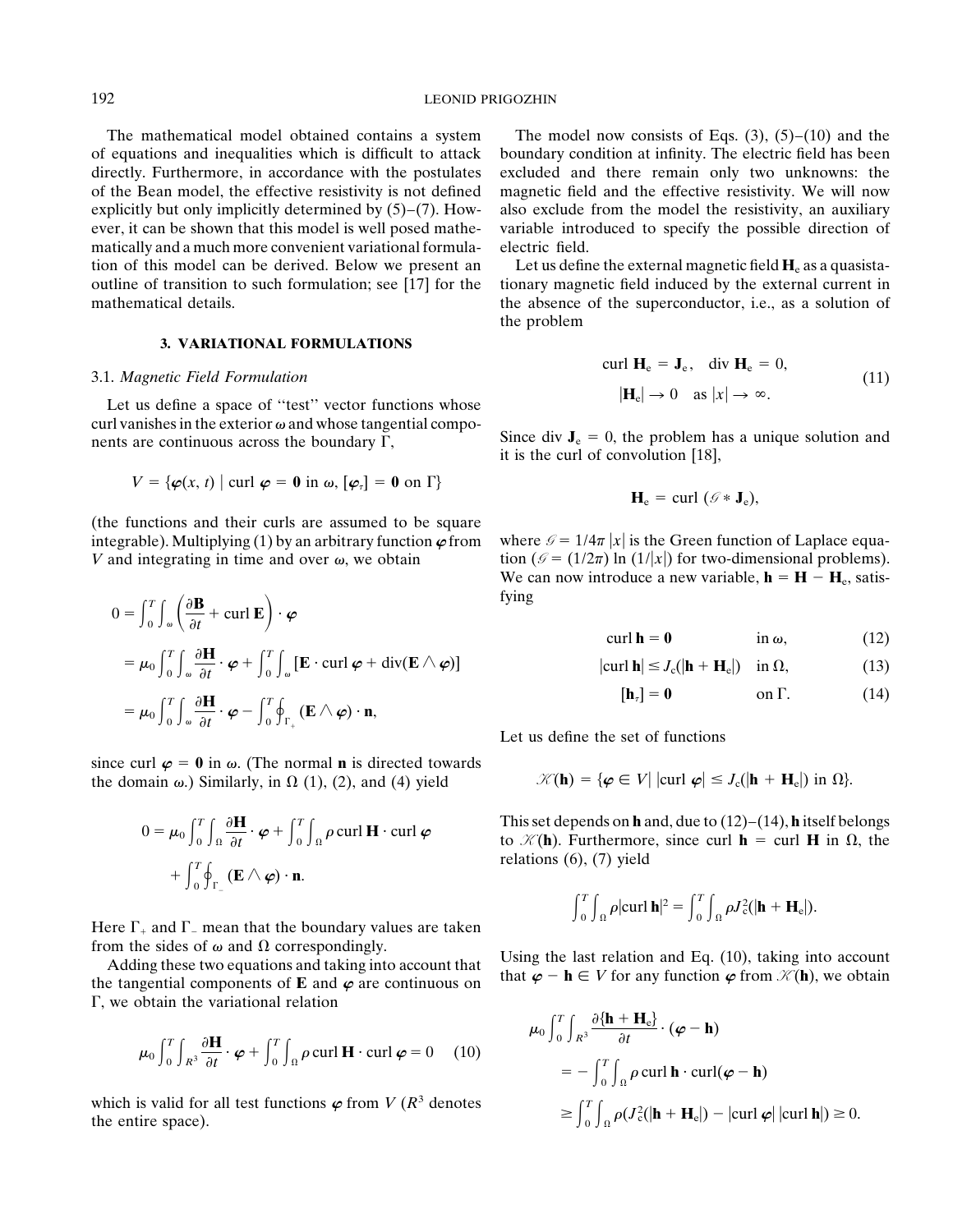$$
\mathbf{h} \in \mathcal{K}(\mathbf{h}),\tag{15}
$$

$$
(\partial {\{\mathbf{h} + \mathbf{H}_{\mathrm{e}}\}}/\partial t, \, \boldsymbol{\varphi} - \mathbf{h}) \ge 0 \quad \text{for any } \boldsymbol{\varphi} \in \mathcal{K}(\mathbf{h}),
$$

$$
\mathbf{h}|_{t=0} = \mathbf{h}_0,
$$

where  $(\mathbf{u}, \mathbf{w}) = \int_0^T \int_{R^3} \mathbf{u} \cdot \mathbf{w}$  is the scalar product of two rent density. vector functions and  $\mathbf{h}_0 = \mathbf{B}_0/\mu_0 - \mathbf{H}_e|_{t=0}$ .

A problem of the form (15) is called a quasivariational 3.2. *Current Density Formulation*<br>inequality. More familiar are variational formulations<br>where the solution is sought as an extremal point of some Let us first note where the solution is sought as an extremal point of some<br>vertex in the variational inequality (16) we can use<br>variational functional If the problem contains a unilateral functions  $\mathcal K$  in the variational inequality (16 variational functional. If the problem contains a unilateral tunctions constraint, like condition (6) in our case, the extremum is the subset to be found on the set of functions satisfying this constraint. The variational (if the admissible set does not depend on the unknown solution) or quasivariational inequalities express then an optimality condition for the constrained<br>optimization problems [19]. Although for the nonstation-<br>ary problems, like the critical-state problem under consid-<br>or the critical state problem. Since  $\mathbf{H} = \math$ 

 $\rho(x, t)$  such that the pair  $\{H, \rho\}$ , where  $H = h + H_e$ , is a solution of the critical-state problem  $(3)$ ,  $(5)$ – $(10)$ . It is also shown in [17] that the effective resistivity  $\rho$  is a Lagrange multiplier related to the current density constraint in the <br>Bean model.<br>It may be noted that the variational inequalities arise<br> $K_1 = \begin{cases} \psi(x, t) & \psi = 0 & \text{in } \infty, \\ \text{div } \psi = 0 & \text{in } \mathbb{R}^3 \end{cases}$ 

It may be noted that the variational inequalities arise also in models of some other electromagnetic phenomena [21]. Also, the similarity of magnetic field accumulation in<br>type-II superconductors to the growth of a sandpile has<br>been mentioned by several authors [16, 3]. Indeed, the<br>inequality (15) is similar to a scalar variationa

If, as was assumed by Bean, the critical current density does not depend on the magnetic field, the set of admissible functions is fixed:  $K(h) = K$ . The inequality (15) becomes a variational inequality:

find 
$$
\mathbf{h} \in \mathcal{K}
$$
 such that  
\n $(\partial {\{\mathbf{h} + \mathbf{H}_e\}}/\partial t, \varphi - \mathbf{h}) \ge 0$  for any  $\varphi \in \mathcal{K}$ , (16)  
\n $\mathbf{h}|_{t=0} = \mathbf{h}_0$ .

were proved in [17]. and we can rewrite inequality (16) with the admissible set

This proves that **h** is a solution to the problem Variational reformulations of free boundary problems are very convenient for numerical solution because the free boundary does not appear in such formulations find function **<sup>h</sup>** such that explicitly. The same numerical algorithm can be applied everywhere, e.g., in the critical and subcritical regions (15) of the superconductor, and the front-tracking becomes unnecessary (see [23]). However, the solution of  $(16)$ must be calculated in an infinite domain, and this is an additional complication. To avoid this difficulty, we now derive an equivalent variational formulation for the cur-

$$
\mathcal{K}_0 = \{ \boldsymbol{\varphi} \in \mathcal{K} \mid \text{div } \boldsymbol{\varphi} = 0 \}.
$$

formulation in the form of a variational or quasivariational<br>inequality may, as we saw, be still available.<br>The problem (15) is equivalent to the Bean model: as<br>proved in [17], the function  $h(x, t)$  is a solution of the<br>qu

$$
\mathcal{K}_1 = \left\{ \boldsymbol{\psi}(x,t) \middle| \begin{array}{l} |\boldsymbol{\psi}| \leq J_{\rm c} & \text{in } \Omega, \\ \boldsymbol{\psi} = \mathbf{0} & \text{in } \omega, \\ \text{div } \boldsymbol{\psi} = 0 & \text{in } R^3 \end{array} \right\},
$$

$$
\operatorname{curl} \boldsymbol{\varphi} = \boldsymbol{\psi}, \quad \operatorname{div} \boldsymbol{\varphi} = 0,
$$

$$
|\boldsymbol{\varphi}| \to 0 \quad \text{as } |x| \to \infty.
$$

This solution, which we denote by  $\mathcal{R} \psi$ , belongs to  $\mathcal{K}_0$  and may be written as a curl of a convolution,

$$
\mathscr{R}\,\boldsymbol{\psi}=\operatorname{curl}(\mathscr{G}\ast\,\boldsymbol{\psi}).
$$

We have already considered such a problem above The existence and uniqueness of solution to this problem and defined  $H_e$  as  $\mathcal{R}J_e$ . It is easy to see that  $\mathbf{h} = \mathcal{R}J$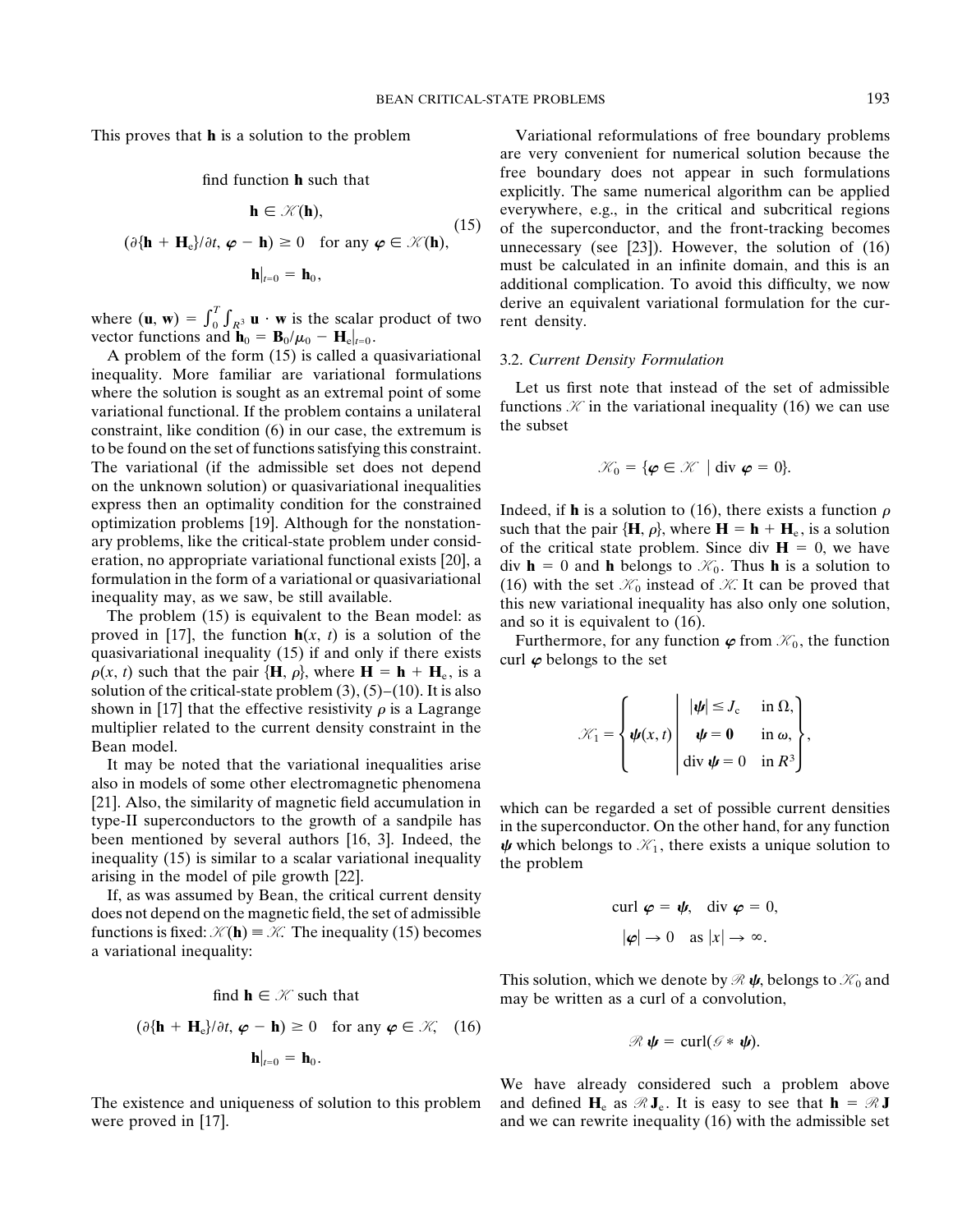$$
\text{and } \mathbf{J} \in \mathcal{K}_1 \text{ such that}
$$
\n
$$
\mathbb{R} \partial \{ \mathbf{J} + \mathbf{J}_e \} / \partial t, \mathcal{R} \psi - \mathcal{R} \mathbf{J} \} \ge 0 \quad \text{for any } \psi \in \mathcal{K}_1
$$
\n
$$
\mathcal{R} \mathbf{J}|_{t=0} = \mathbf{h}_0,
$$

$$
\text{find } \mathbf{J} \in \mathcal{M}_1 \text{ such that}
$$
\n
$$
(\mathcal{R}^* \mathcal{R} \partial \{ \mathbf{J} + \mathbf{J}_e \} / \partial t, \mathbf{\psi} - \mathbf{J}) \ge 0 \quad \text{for any } \mathbf{\psi} \in \mathcal{K}_1,
$$
\n
$$
\mathbf{J}|_{t=0} = \text{curl } \mathbf{h}_0,
$$

$$
(\mathcal{R} * \mathcal{R} \Phi, \Psi) = (\mathcal{R} \Phi, \mathcal{R} \Psi)
$$
\n
$$
= \int_0^T \int_{R^3} \text{curl}(\mathcal{G} * \Phi) \cdot \text{curl}(\mathcal{G} * \Psi)
$$
\n
$$
= \int_0^T \int_{R^3} \mathcal{G} * \Phi \cdot \text{curl} \wedge \text{curl}(\mathcal{G} * \Psi)
$$
\n
$$
= \int_0^T \int_{R^3} \mathcal{G} * \Phi \cdot \text{grad } \text{div}(\mathcal{G} * \Psi)
$$
\n
$$
= \int_0^T \int_{R^3} \mathcal{G} * \Phi \cdot [\text{grad } \text{div}(\mathcal{G} * \Psi) - \Delta(\mathcal{G} * \Psi)]
$$
\n
$$
= \int_0^T \int_{R^3} \mathcal{G} * \Phi \cdot [\mathcal{G} * (\text{grad } \text{div} \Psi) - (\Delta \mathcal{G}) * \Psi]
$$
\n
$$
= \int_0^T \int_{R^3} \mathcal{G} * \Phi \cdot [\mathcal{G} * (\text{grad } \text{div} \Psi) - (\Delta \mathcal{G}) * \Psi]
$$
\nwhere  $J_0$  is the only nonzero component of curl  $\mathbf{h}_0$  and

since div  $\Psi = 0$  and  $-\Delta\mathscr{G}$  is the delta function. Thus  $\mathcal{R}^* \mathcal{R} \Phi = \mathcal{G} * \Phi$ , which is the magnetic vector potential is the set of functions defined in  $\Omega$ .

find 
$$
\mathbf{J} \in \mathcal{K}_1
$$
 such that  
\n
$$
\mathscr{F} * \partial \mathbf{J}/\partial t + \partial \mathbf{A}_e / \partial t, \mathbf{\psi} - \mathbf{J} \ge 0 \text{ for any } \mathbf{\psi} \in \mathcal{K}_1, (17)
$$
\n
$$
\mathbf{J}|_{t=0} = \text{curl } \mathbf{h}_0,
$$

$$
\mathbf{A}_{\mathbf{e}} = \mathcal{G} * \mathbf{J}_{\mathbf{e}} \tag{18}
$$

*is the vector potential of the external current. The inequal*ity (17) contains a nonlocal operator of convolution. However, this is a reasonable price for reducing the problem's with the linear operator formulation to a bounded domain.

Let us now consider the magnetization of superconductors in a temporally varying uniform external magnetic

 $\mathcal{K}_0$  as **field.** Such a uniform field **H**<sub>e</sub>(*t*) in the neighborhood of a superconductor can be generated by placing the superconfind  $J \in \mathcal{K}_1$  such that ductor inside a long solenoid. For two-dimensional config-<br>urations, i.e., a long cylinder in perpendicular field, the  $(\mathbb{R} \partial {\bf J} + {\bf J}_e)/\partial t, \mathbb{R} \psi - \mathbb{R} {\bf J}) \ge 0$  for any  $\psi \in \mathcal{K}_1$ , uniform external field could be generated by two parallel infinite sheets of current. Since  $H_e = \text{curl } A_e$ , we can easily find the vector potential corresponding to the uniform field or, equivalently, **H**<sub>e</sub> up to a constant of integration. For two-dimensional problems, the potential of the current which induces the find  $J \in \mathcal{K}_1$  such that field  $H_e = H_{e,1}e_1 + H_{e,2}e_2$  is  $A_e = (x_2H_{e,1} - x_1H_{e,2} + C)e_3$ <br>in the space between the two plates. The potential inside the solenoid, where  $\mathbf{H}_e = H_e \mathbf{e}_z$ , is  $\mathbf{A}_e = (rH_e/2 + C/r)\mathbf{e}_{\phi}$ <br>in cylindrical coordinates  $\{r, \phi, z\}$ . A somewhat laborious direct calculation of potentials using (18) shows that the

where  $\mathcal{R}^*$  is the operator adjoint to  $\mathcal{R}$ .<br>
The product  $\mathcal{R}^* \mathcal{R}$  can be calculated explicitly as follows.<br>
Let  $\Phi$  if the two functions which disconser at infinity  $z, t$ ) $\mathbf{e}_\phi$  for axially symmetri Let  $\Phi$ ,  $\Psi$  be two functions which disappear at infinity<br>rapidly enough and such that div  $\Phi = \text{div } \Psi = 0$ . Using<br>Green's theorem we obtain<br>Green's theorem we obtain<br> $\Phi = \text{div } \Psi = 0$ . Using<br>all functions from this set ar two-dimensional problems, the inequality (17) is scalar and can be written as

find 
$$
J \in \mathcal{K}_2
$$
 such that

$$
(\mathcal{G} * \partial J/\partial t + x_2 \partial H_{e,1}/\partial t - x_1 \partial H_{e,2}/\partial t, \psi - J) \ge 0
$$
  
for any  $\psi \in \mathcal{K}_2$ ,

$$
J|_{t=0} = J_0, \t\t(19)
$$

where  $J_0$  is the only nonzero component of curl  $\mathbf{h}_0$  and

$$
\mathcal{K}_2 = \{ \psi(x, t) \mid -J_c \leq \psi \leq J_c \}
$$

We thus arrive at the variational inequality A similar scalar formulation of (17) can be obtained for axially symmetric problems. The only nonzero component of the convolution,  $(\mathcal{G} * \partial \mathbf{J}/\partial t)_{\phi}$ , can in this case be expressed in terms of complete elliptic integrals of the first  $(\mathscr{G} * \partial \mathbf{J}/\partial t + \partial \mathbf{A}_{e}/\partial t, \psi - \mathbf{J}) \ge 0$  for any  $\psi \in \mathcal{K}_1$ , (17) and second kind, *K* and *E*, and does not depend on  $\phi$ . This leads to the variational inequality

where 
$$
f \in \mathcal{K}_2
$$
 such that

$$
\mathbf{A}_{\mathbf{e}} = \mathcal{G} * \mathbf{J}_{\mathbf{e}} \qquad (18) \quad (\mathcal{L} \partial J/\partial t + \pi r^2 \partial H_{\mathbf{e}}/\partial t, \psi - J) \ge 0 \quad \text{for any } \psi \in \mathcal{K}_2, \tag{20}
$$

$$
\left.J\right|_{t=0} = J_0
$$

$$
\mathcal{L}\psi(r,z)=\int\int a(r,z;r',z')\psi(r',z')dr'\,dz',\qquad(21)
$$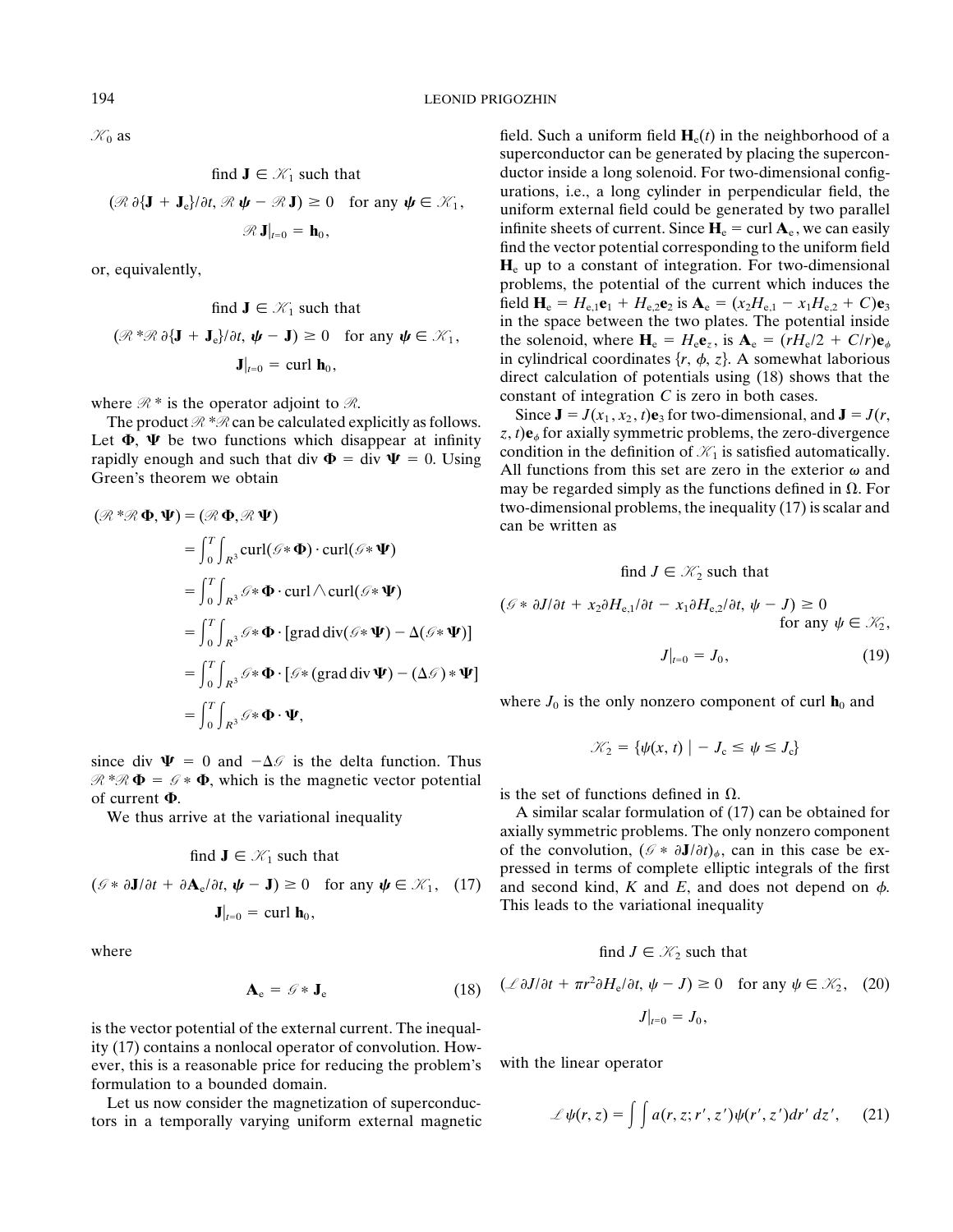where

$$
a(r, z; r', z') = (rr')^{1/2} k \left( \frac{2}{k^2} \{ K(k) - E(k) \} - K(k) \right),
$$
  

$$
k = 2 \left( \frac{rr'}{(r+r')^2 + (z-z')^2} \right)^{1/2}.
$$

The current *J* and all functions  $\psi \in \mathcal{K}_2$  are, in this case, defined in the half cross section of the superconductor,<br>which is a body of rotation.<br>ment discretization.

### **4. NUMERICAL SOLUTION**

find 
$$
J \in \mathcal{K}_3
$$
 such that  
\n( $\mathcal{L}J - f$ ,  $\psi - J$ ) ≥ 0 for any  $\psi \in \mathcal{K}_3$ , (22)  
\n $(\mathcal{L}J - f, \psi - J) \ge 0$  for any  $\psi \in \mathcal{K}_3$ ,  
\n(23) can be written as

$$
\mathcal{K}_3 = {\psi(x) | - J_c \leq \psi \leq J_c}.
$$

For axially symmetric problems, the operator  $\mathcal L$  is defined Here *N* is the number of finite elements, by (21),  $f = \mathcal{L}\hat{J} - \pi r^2 (H_e - \hat{H}_e)$ , and  $\hat{f}$  means that the value is taken from the previous time layer. For two-dimensional problems,  $\angle$  is the convolution with  $\mathcal{G} = (1/2\pi) \ln(1/2\pi)$  $|x|$ ) and  $f = \mathcal{L}\hat{J} - x_2(H_{e,1} - \hat{H}_{e,1}) + x_1(H_{e,2} - \hat{H}_{e,2}).$ 

It can be shown that these stationary variational inequalities are equivalent to constrained optimization problems

$$
\min_{J \in \mathcal{X}_3} \left\{ \frac{1}{2} \left( \mathcal{L}J, J \right) - \left( f, J \right) \right\}. \tag{23}
$$

Indeed, let  $\tilde{J}$  be a solution to (23) and let  $\psi$  be an arbitrary function from  $\mathcal{K}_3$ . For any  $\lambda \in [0, 1]$ , the function  $J_\lambda =$  $(1 - \lambda)\tilde{J} + \lambda\psi$  also belongs to  $\mathcal{K}_3$ . Since  $\tilde{J}$  is the point of minimum,

$$
0 \leq \frac{d}{d\lambda} \left\{ \frac{1}{2} (\mathcal{L}J_{\lambda}, J_{\lambda}) - (f, J_{\lambda}) \right\} \bigg|_{\lambda=0} = (\mathcal{L}\tilde{J} - f, \psi - \tilde{J}),
$$

To proceed with the solution, we now discretize the efficients. problem in space and perform the optimization numeri-<br>Some of the integrals  $M_{i,j}$  are singular and their evaluacally. Let an infinitely long cylinder with a cross section  $\Omega$  tion needs special consideration (Appendix). Provided the



The first step in the numerical solution of  $(19)$  and  $(20)$  be placed into a perpendicular magnetic field (Fig. 2). We the finite difference approximation in time. This leads define a regular finite element net with squ is the finite difference approximation in time. This leads<br>to stationary variational inequalities at each time layer,<br>in a rectangle, covering domain  $\Omega$ , and denote by  $I_{\Omega}$  the<br>set of elements which lie mostly inside each time layer, the current density is approximated by a constant,  $J_i$ , within each finite element  $e_i$ . The discretized

where  
\n
$$
\min_{\{J_1, ..., J_N\}} \left\{ \frac{1}{2} \sum_{i,j=1}^N J_i M_{i,j} J_j - \sum_{i=1}^N f_i J_i \right\}
$$
\n
$$
\mathcal{K}_3 = \{ \psi(x) | -J_c \le \psi \le J_c \}.
$$
\n(24)

$$
M_{i,j} = \int_{e_i} \int_{e_j} \mathcal{G}(x - x') dx_1 dx_2 dx'_1 dx'_2,
$$
  

$$
f_i = \int_{e_i} f(x) = \sum_{j=1}^{N} M_{i,j} \hat{J}_j - (H_{e,1} - \hat{H}_{e,1}) \int_{e_i} x_2
$$
  

$$
+ (H_{e,2} - \hat{H}_{e,2}) \int_{e_i} x_1.
$$

For axially symmetric problems we approximate half the cross section in a similar way and obtain (24) with the coefficients

$$
M_{i,j} = \int_{e_i} \int_{e_j} a(r, z; r', z') dr dz dr' dz',
$$
  

$$
f_i = \sum_{j=1}^N M_{i,j} \hat{J}_j - \pi (H_e - \hat{H}_e) \int_{e_i} r^2 dr dz.
$$

Below we compare the numerical and analytical solutions also for infinitely thin strips and disks in perpendicular and  $\tilde{J}$  also solves the variational inequality (22). The con-<br>fields. The cross sections are then intervals; to find the verse is also true. numerical solutions we solve (24) with the appropriate co-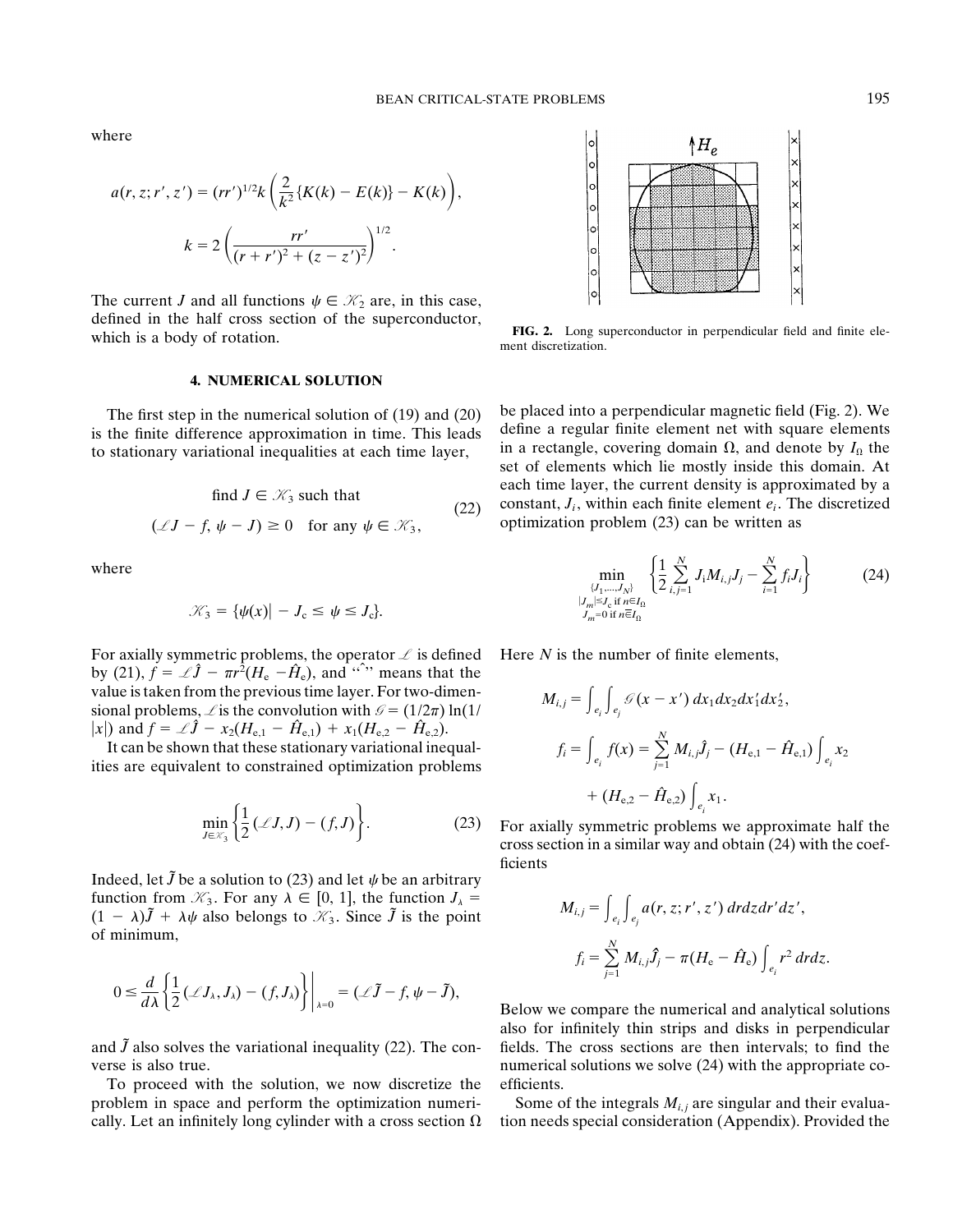

**FIG. 3.** Thin strip in a perpendicular field. The distribution of current density: ———, analytical;  $\cdots$ , numerical solutions. Numbers indicate the ratio  $H_e/H_c$ .

coefficients are found, solving the optimization problem is not difficult. We used the method of point underrelaxation with projection [23], which in this case was more efficient than the relaxation or overrelaxation algorithms. The computation of a typical example (see below) needed about 20 min of IBM RS6000/370 time for the finite-element grid  $80 \times 80$ .

# **5. EXAMPLES**

In all examples below we assume the superconductor is initially in the virgin (zero field) state. Let us consider first a long strip in a perpendicular external field. If the strip thickness  $\delta$  is much smaller than the strip width 2*L*, the current density integrated across the strip thickness,

$$
I(x_1, t) = \int_0^{\delta} J(x_1, x_2, t) dx_2,
$$

can be found analytically [5, 6]. For a growing external magnetic field  $H_e = H_e(t)e_2$ ,

$$
\frac{I}{I_{c}} = \begin{cases} \frac{2}{\pi} \arctg[cx_{1}/(b^{2} - x_{1}^{2})^{1/2}], & |x_{1}| \leq b, \\ x_{1}/|x_{1}|, & b < |x_{1}| \leq L, \end{cases}
$$

where  $I_c = J_c \delta$ ,  $c = \text{tgh}(H_e/H_c)$ ,  $b = L(1 - c^2)^{1/2}$ , and  $H_c = I_c/\pi$ . The numerical solution of (19) approximates the analytical one very well (Fig. 3).

The real strips have a finite thickness, and the magnetic **FIG. 4.** Thick strip in a perpendicular field. The shrinking zero field region of shielding current which has the critical density. 2*L* is the strip width.

The zero field core shrinks with the growth of external field and completely disappears when this field becomes sufficiently strong (Fig. 4). Note that the possible direction of current density is known and the magnitude can take only the values  $\pm J_c$  or zero. This fact can be used in the numerical procedure; instead of performing the minimization in (24) with high accuracy, one can simply round the values of current density, obtained at some stage of minimization, to the closest of these three possible values. By a different method, a similar result was recently obtained by Brandt [24].

Results of numerically simulating the penetration of perpendicular magnetic field into cylindrical superconductors of various cross sections are shown in Fig. 5.

In [4], Bean presented an asymptotic solution for the magnetization of a superconducting half space in a rotating



field first penetrates into their surface region. This is the core (left) and current density (right). Numbers indicate  $H_e/LJ_c$ , where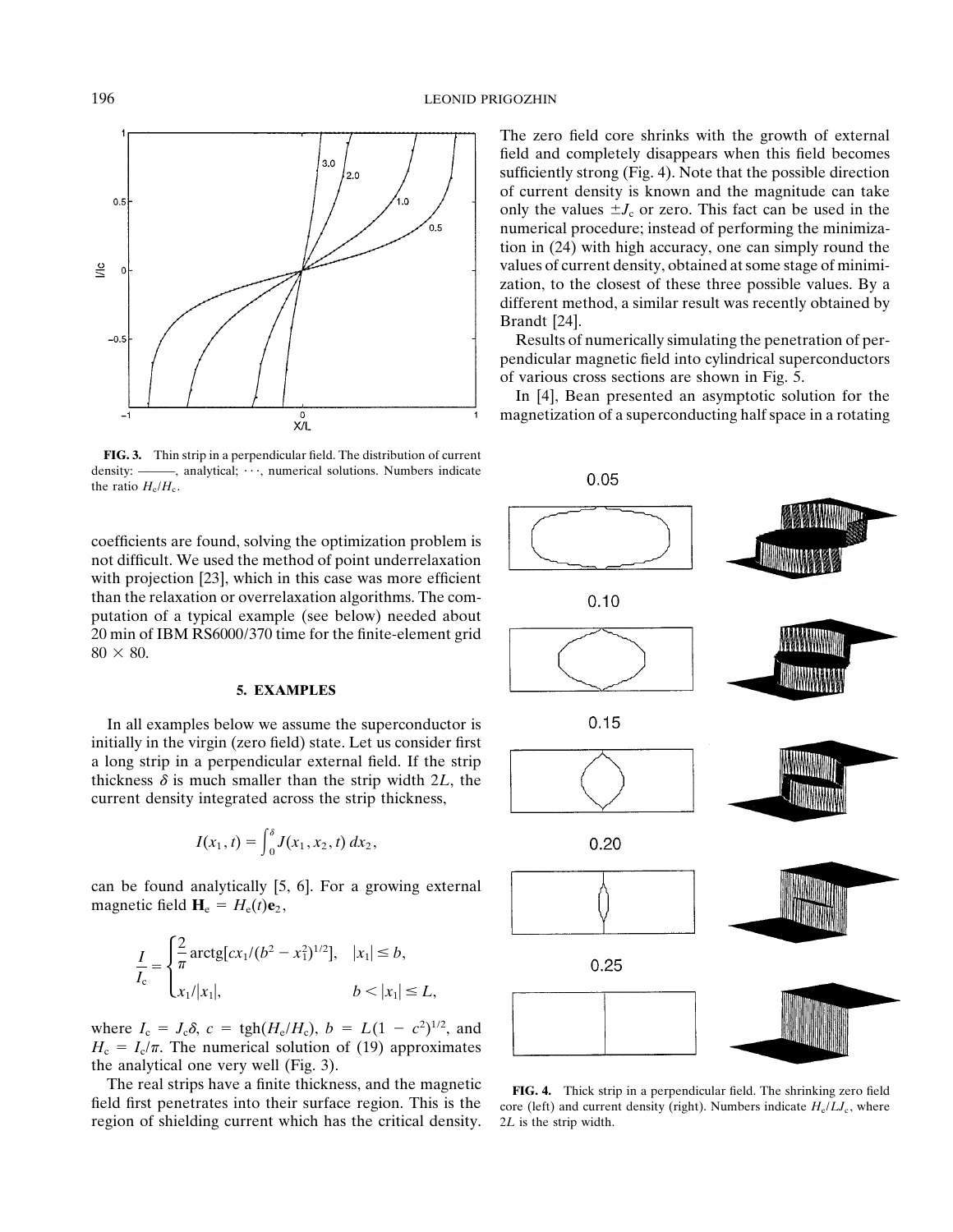

**FIG. 5.** The penetration of a perpendicular magnetic field into cylindrical superconductors of different cross sections. Numbers indicate *H*e/  $RJ_c$ ,  $R$  is the radius of circular cross section.

parallel external field. As shown in his work, a stationary rotating solution develops as  $t \to \infty$ . We simulated the magnetization of long cylinders with square and circular cross sections in the rotating perpendicular external field (Fig. 6). In these two examples, the external field first grows up to a given magnitude and then starts to rotate. The zero field core may only shrink and, as is apparent from these examples, has almost reached its final shape even before the first turn of external field is completed.

The magnetization of a thin disk in a perpendicular field has been recently considered in [7], and the distribution of integrated current density *I*(*r*, *t*) was found analytically. In an increasing magnetic field,

$$
\frac{I}{I_{c}} = \begin{cases} \frac{2}{\pi} \arctg\{(r/R)[(R^{2} - b^{2})/(b^{2} - r^{2})]^{1/2}\}, & 0 \le r \le b, \\ 1, & b < r \le R, \end{cases}
$$

where  $I_c = J_c \delta$ , *R* is the disk radius,  $b = R/\cosh(H_c/H_c)$ ,  $H_c/RJ_c = 0.2$  and then starts to rotate.

The problem of magnetic field penetration into a superconducting ball has been solved asymptotically for weak external fields  $H_e$  in [3],

$$
\varrho(\theta) \approx R - \frac{3H_e}{2J_c} \sin \theta,
$$

where  $\theta$  is the azimuth angle, *R* is the ball radius, and  $\rho(\theta)$ is the boundary of the zero field core. The asymptotic and numerical solutions are close (Fig. 8). The further magnetization of a superconducting ball and some other bodies of rotation in a growing uniform field has also been simulated numerically (Fig. 9).

# **6. CONCLUSION**

The Bean critical-state model is a quasistationary macroscopic model of equilibrium of the system of magnetic



FIG. 6. Cylindrical superconductors in a rotating field: the evolution of zero-field core. The external field (right column) first reaches the value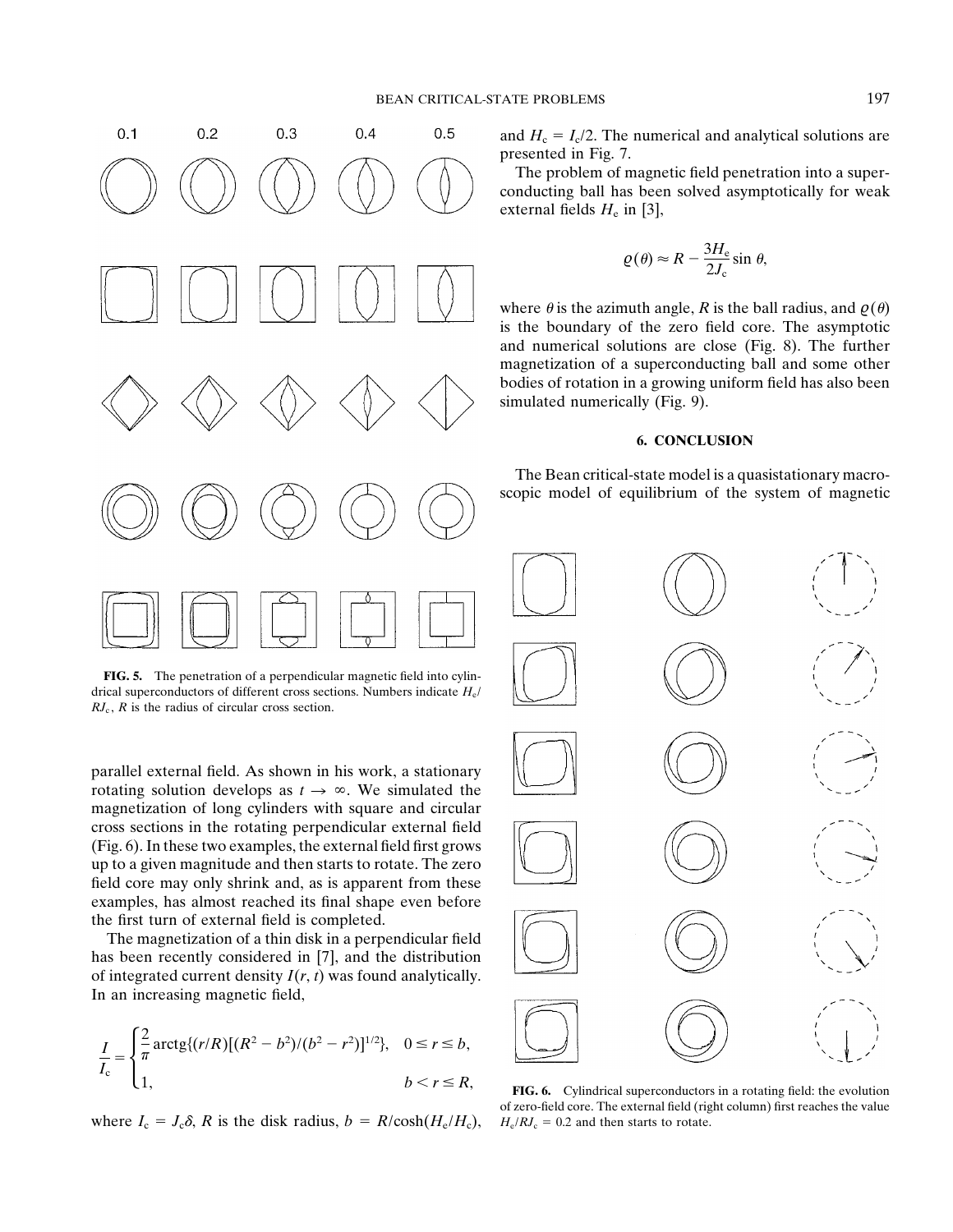

**FIG. 7.** Thin disk in a perpendicular field. Current density: analytical;  $\cdots$ , numerical solutions. Numbers indicate  $H_e/H_c$ .

vortices in type-II superconductors. In this model, the effective resistivity characterizing the energy dissipation due to the movement of vortices is determined by the external conditions and the system's state in a nonlocal way. Physically, this results from the assumption that when the equi-<br> **FIG. 9.** Magnetization of bodies of rotation: ball, hollow ball, two<br>
librium is violated the time needed for the system of yortial diacent cylinders, cone (hal librium is violated the time needed for the system of vorti-<br>ces to reach a new metastable state is negligible on the  $H_e/R_s$ , R is the ball radius. time scale of observations. Mathematically, the resistivity in the critical-state model is a Lagrange multiplier and it variational or quasivariational inequality describing pene-<br>is excluded as the model is formulated as an evolutionary tration of the magnetic field.



section is shown. *priori* information on the free boundary behavior, and is



In our work such a formulation has been proposed for two-dimensional and axially symmetric configurations. We further reformulated the model and derived an equivalent evolutionary variational inequality in terms of the current density, which is unknown only in a bounded domain. This variational inequality served as a basis for an efficient numerical solution of critical-state problems with the fieldindependent critical current density. The numerical results were tested by comparison with the known analytical solutions for simple geometries and good accuracy was demonstrated.

Provided the current distribution in the superconductor is found, the magnetic field in any area of interest can be calculated via the Biot–Savart law. This allows us to account also for any given dependence of critical current density on the magnetic field. In this case the inequality is quasivariational and its numerical solution would need an additional loop of iterations.

The main advantage of the proposed approach is its universality; the method allows one to completely avoid **FIG. 8.** Ball in a weak external field. The zero-field core boundary: -, numerical, ---, asymptotic solutions.  $H_e / J_c R = 0.1$ , half cross the tracking of the free boundary, does not need any *a*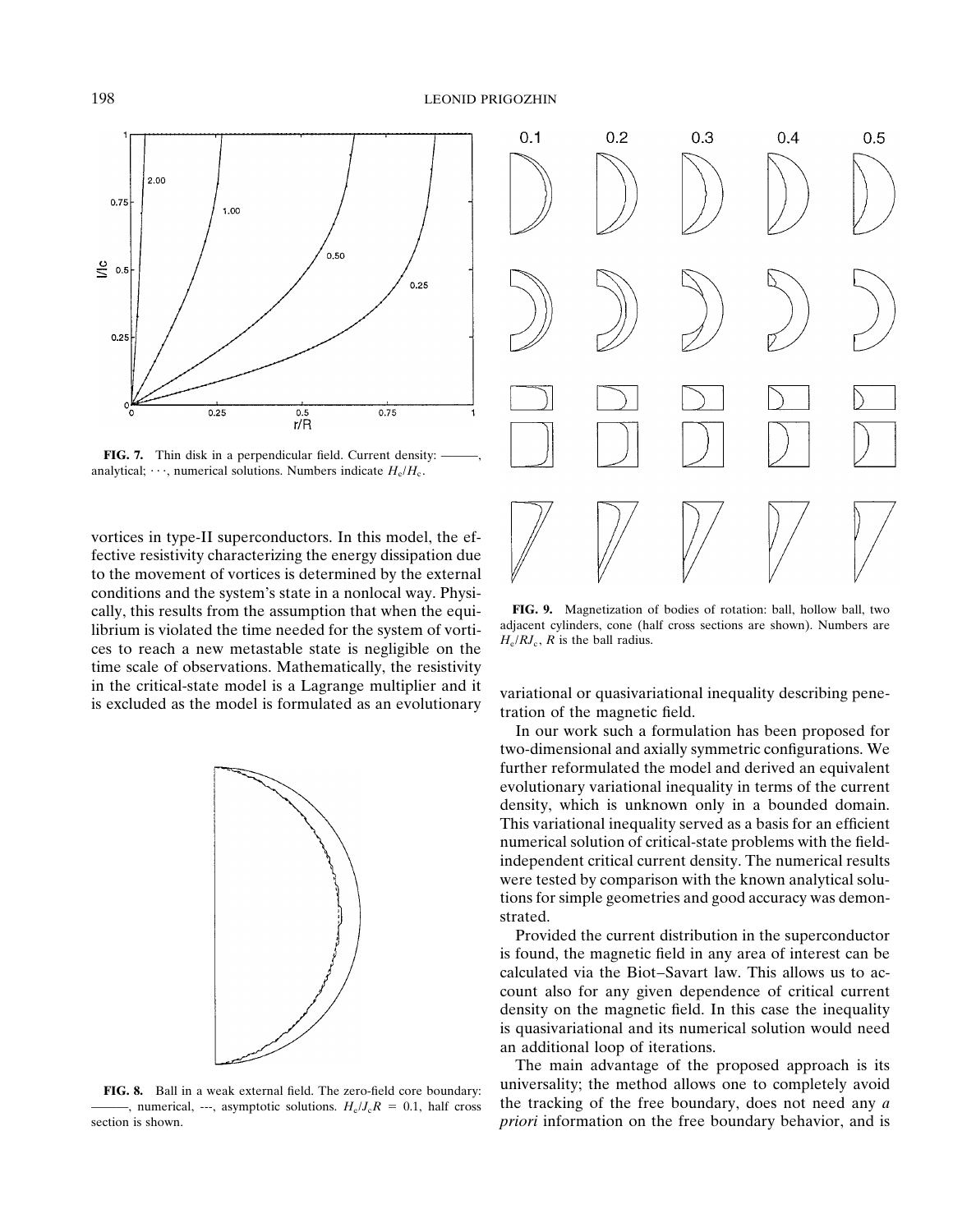therefore applicable without modifications even if the free A3. *Axially Symmetric Problems* boundary topology is complicated and changes in time. Transforming each finite element in the cross section

### A1. *Infinitely Thin Strip in a Perpendicular Field*

The finite elements  $e_i$  are intervals  $(x_{i-1}, x_i)$ ,  $x_i = x_{i-1} +$ *d*. In this case where

$$
M_{i,j} = \frac{1}{2\pi} \int_{e_i} \int_{e_j} \ln \frac{1}{|x - x'|} dx dx' = -\frac{d^2}{2\pi} \{ \ln(d) + \mathcal{I}_{|i-j|} \}, \qquad \mathcal{I}_{i,j,m} = \int_0^1 \int_0^1 \int_0^1 \left[ (r + i)(r' + j) \right]^{1/2}
$$

 $\int_0^1 \int_0^1 \ln(|x - x' + m|)$  are evaluated analytically:  $\mathcal{I}_0 = -\frac{3}{2}, \mathcal{I}_1 = -\frac{3}{2} + 2 \ln(2)$ , and for  $m > 1$ 

$$
\mathcal{J}_m = -\frac{3}{2} + \frac{1}{2}(m+1)^2 \ln(m+1) - m^2 \ln(m) + \frac{1}{2}(m-1)^2 \ln(m-1).
$$

regular finite element mesh with the same step *d* in  $x_1$  and dot integration, a numerical quadrature with a few knots  $x_2$  be element with the left lower corner can be used to estimate the integral. Otherwise, one can  $x_2$ . Denote by  $e_{mn}$  the element with the left lower corner can be used to estimate the integral.<br>
at the node with coordinates  $(x_1, x_2)$ . Changing the use the asymptotic expansion [25] at the node with coordinates  $(x_{1,m}, x_{2,n})$ . Changing the variables to transform each element into the unit square, we obtain  $K(k) = \ln \frac{4}{l}$ 

$$
M_{i_1 i_2, j_1 j_2} = \int_{e_{i_1 i_2}} \int_{e_{j_1 j_2}} \mathcal{G}(x - x')
$$
  
= 
$$
-\frac{d^4}{4\pi} \{2 \ln(d) + \mathcal{I}_{|i_1 - j_1|, |i_2 - j_2|}\},
$$

where the integrals

$$
\mathcal{J}_{m,n} = \int_0^1 \int_0^1 \int_0^1 \ln((x_1 - x_1' + m)^2 + (x_2 - x_2' + n)^2)
$$

can be evaluated analytically (we used the program for symbolic computations Maple to find some of them). However, the resulting expressions are complicated and it is much easier to estimate the nonsingular integrals by means of a simple (with a few knots) quadrature. The values of The regular part,  $a_r = a - a_s$ , can be integrated numerically,<br>the singular integrals are given in Table I.<br>while the singular part can be first integrated analyticall

| $\sum_{m,n}$        |                                         |                     |  |
|---------------------|-----------------------------------------|---------------------|--|
| $\mathcal{I}_{0,0}$ | $\mathcal{I}_{0,1} = \mathcal{I}_{1,0}$ | $\mathcal{I}_{1.1}$ |  |
| $-1.610173$         | 0.0130569                               | 0.6885433           |  |

into the unit square by a change of variables, we obtain **APPENDIX: EVALUATION OF INTEGRALS**

$$
M_{i_1i_2,j_1j_2} = \int_{e_{i_1i_2}} \int_{e_{j_1j_2}} a(r,z;r',z') = d^{5} \mathcal{I}_{i_1,j_1,|i_2-j_2|},
$$

$$
M_{i,j} = \frac{1}{2\pi} \int_{e_i} \int_{e_j} \ln \frac{1}{|x - x'|} dx dx' = -\frac{d^2}{2\pi} \{\ln(d) + \mathcal{I}_{|i-j|}\}, \qquad \mathcal{I}_{i,j,m} = \int_0^1 \int_0^1 \int_0^1 \int_0^1 [(r + i)(r' + j)]^{1/2}
$$
  
\nwhere the integrals  $\mathcal{I}_m = \int_0^1 \int_0^1 \ln(|x - x' + m|)$  are equal-  
\nated analytically:  $\mathcal{I}_0 = -\frac{3}{2}, \mathcal{I}_1 = -\frac{3}{2} + 2 \ln(2)$ , and for  
\n
$$
m > 1
$$
\n
$$
k = 2 \left[ \frac{(r + i)(r' + j)}{(r + r' + i + j)^2 + (z - z' + m)^2} \right]^{1/2}.
$$

The integrand is singular at the points where  $r + i =$  $r' + j$  and  $z - z' + m = 0$  because at these points  $k = 1$ A2. *Cylinder in a Perpendicular Field* and the complete elliptic integral of the first type, *K*(*k*), The cross section of a cylinder is approximated by a becomes infinite. If there are no such points in the region outlar finite element mesh with the same step d in x, and of integration, a numerical quadrature with a few

$$
K(k) = \ln \frac{4}{k'} + \frac{1}{4} \left( \ln \frac{4}{k'} - 1 \right) (k')^{2} + \dots,
$$

 $\mathscr{G}(x - x')$  where  $k' = \sqrt{1 - k^2}$ , to single out the nonregular part of the integrand. In the neighborhood of a singular point,

$$
k\left(\frac{2}{k^2}\left\{K(k) - E(k)\right\} - K(k)\right) \sim K(k) \sim \ln\frac{4}{k'}
$$
  
 
$$
\sim -\frac{1}{2}\ln((r - r' + i - j)^2 + (z - z' + m)^2),
$$

and so the singular part of *a* is

$$
a_s = -\frac{1}{2}[(r+i)(r'+j)]^{1/2}\ln((r-r'+i-j)^2 + (z-z'+m)^2).
$$

in  $z$  and  $z'$ , which removes the singularity, and then numerically in *r* and *r'*. For the infinitely thin disk in a perpendicu-**TABLE I** lar field, the singular part of the integral can be evalu-Singular Integrals *I*<sup>*m*</sup>, *I*<sup>*m*</sup>, *I*<sup>*m*</sup>, *I*<sup>*m*</sup>, *I*<sup>*m*</sup>, *I*<sup>*m*</sup>, *I*<sup>*m*</sup>, *I*<sup>*m*</sup>, *I*<sup>*m*</sup>, *I*<sup>*m*</sup>, *I*<sup>*m*</sup>, *I*<sup>*m*</sup>, *I*<sup>*m*</sup>, *I*<sup>*m*</sup>, *I*<sup>*m*</sup>, *I*<sup>*m*</sup>, *I*<sup>*m*</sup>, *I*<sup>*m*</sup>, *I*<sup>*m*</sup>, *I*<sup>*m*</sup>, *I* 

### $\Lambda$ CKNOWLEDGMENTS

The author is grateful to S. J. Chapman, J. R. Ockendon, and J. F. Rodrigues for helpful comments on this work. The hospitality of the